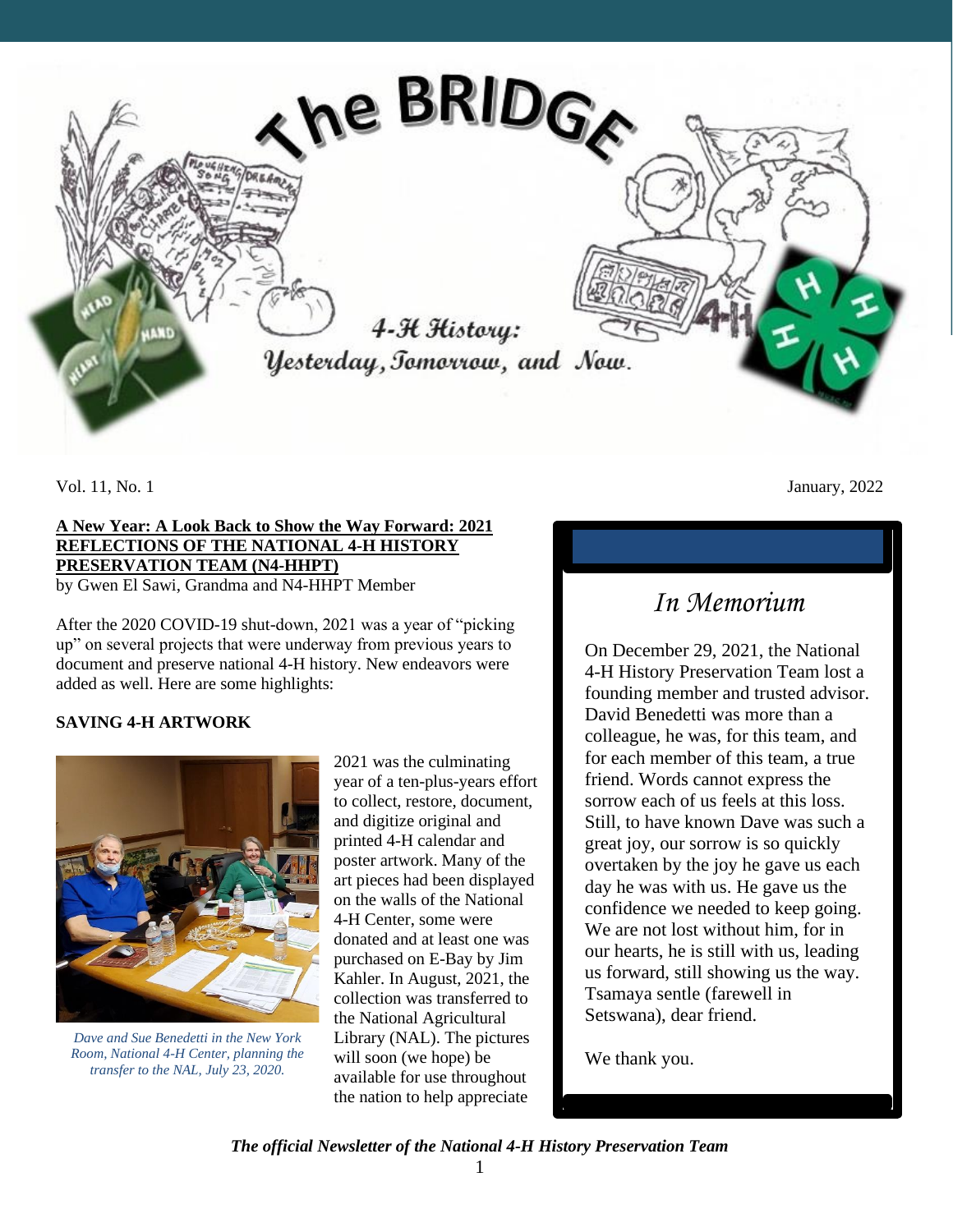4-H History. Many N4-HHPT members were involved, led by Sue and David Benedetti who started working on this project around 2008. Major assistance in this endeavor was provided by Eleanor Wilson, Larry Krug, Jim Kahler and Tom Tate. Tom provided major leadership in working with National 4-H Council and NAL to finalize the collection's transfer.

#### **4-H RELATED BOOKS, MAGAZINES, ARTICLES AND MEMORABILIA**

Through N4-HHPT's outreach to the Extension system over the years, a large number of items had been donated (even some rescued from a dumpster!) and were stored in various rooms throughout the National 4-H Center. N4-HHPT Members Kendra Wells, Jan Scholl-Kennedy, & Gwen El Sawi, led by Tom Tate, began reviewing the collection in February, 2021. In March, the Team was informed that all materials would need to be removed from the New York Room by August as the National 4-H Conference Center was put up for sale. The Team scrambled to complete as much work on the sorting and categorizing of the articles as possible. By August 15, approximately 20 boxes of books were sorted, documented and transferred to NAL with a remaining 50 or so transferred to a storage pod located at the University of Maryland 4-H Center. There the Team will continue to review, categorize and determine where the remaining items should go. The team is most grateful for the support from the Maryland 4-H Center in providing space to store and analyze the remaining articles and to National 4-H Council for expediting the move.

#### **4-H NEWSLETTER - THE BRIDGE**

Ron Drum led the re-initiation, after a two-year hiatus, of the Team's newsletter, renamed The BRIDGE. It is now produced on a quarterly basis and highlights projects and activities of the Team and 4-H historic activities from around the country.

#### **THE 1980-2020 4-H HISTORY PROJECT (80-20 Project)**

Activity has resumed on documenting 4-H History from 1980-2020, the period since the publication of the book, 4-H, An American Story by Wessel and Wessel. Considerable work has already been done on identifying key highlights of 4-H programs and activities in this time frame over the past two years. Nancy Valentine and Ron Drum are heading up the Team project in cooperation with National 4-H Council and the Extension Service.

#### **4-H HISTORY TEAM MEMBERS ARE INDUCTED INTO THE NATIONAL 4-H HALL OF FAME N4-HHOF):**

Class of 2020 (COVID delayed) N4-HHOF Inductees from the Team included: Sue and David Benedetti (4-H Council), Bill Svendsgaard (MN) Kendra Wells (MD).

HISTORY NOV 3, 2021 @UMD/WORK SESSION Memphis Real INAL Post CAR Redo \*PRINT After Local Family tig terror of Res. TH HIST TIP Sheet for home d. DIVERSITY EVIDENCE STATE BOOKS

*Where do we go from here?*

Class of 2021: Jan Scholl-Kennedy (PA)

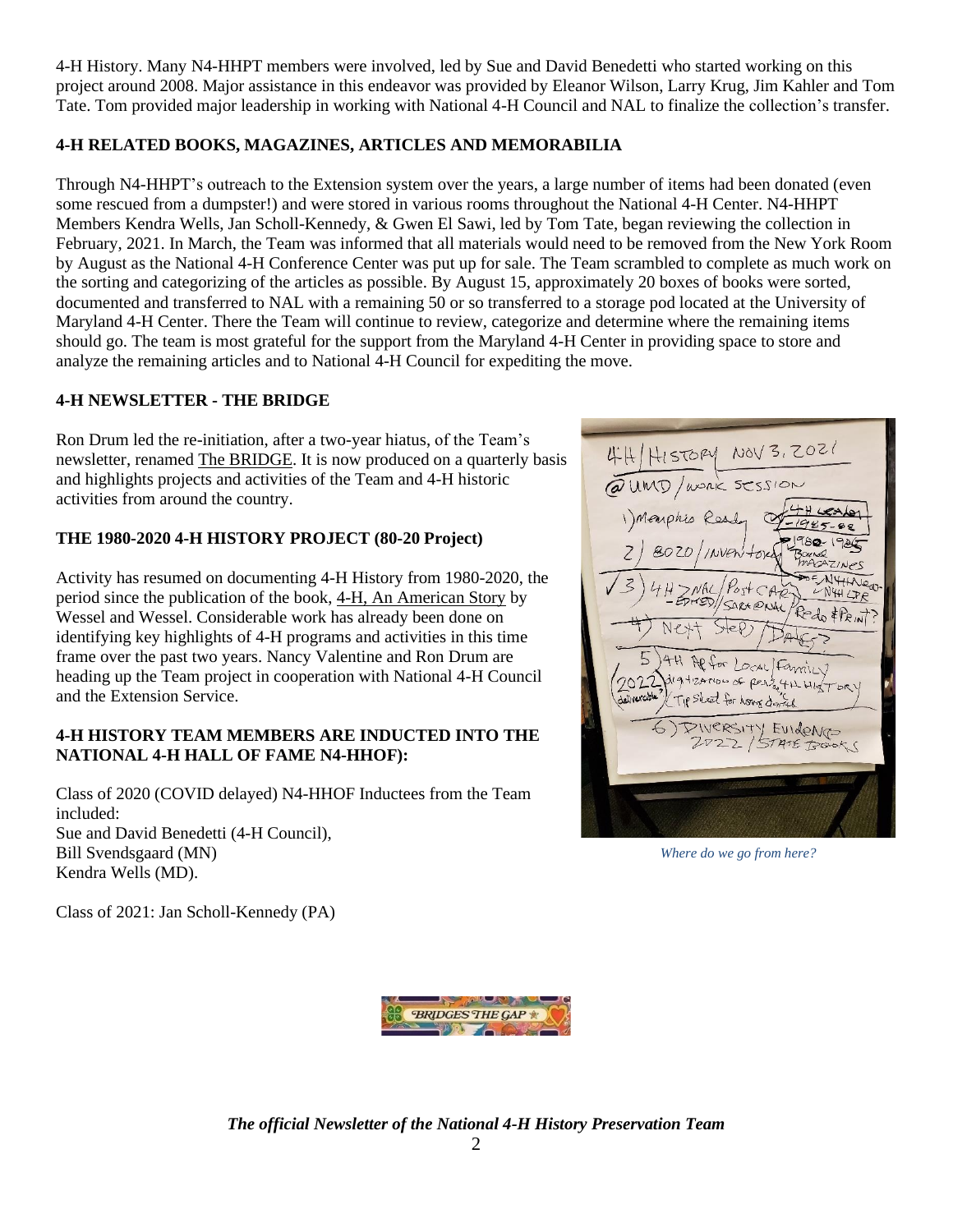#### **National 4-H Conference Center Update**

by: Bo Ryles, N4-HHPT Member

In March, 2021, the planned sale of the property at 7100 Connecticut Avenue in Chevy Chase, Maryland was announced. Through the year, we said goodbye to a special place and collectively contemplated the future. The N4-HHPT was very involved in the movement of historic 4-H items to the USDA National Agricultural Library.

The sale of the property was finalized in December, 2021. National 4-H Council President and CEO, Jennifer Sirangelo, chose the N4-HHPT as one of the first groups to hear the news. She made the announcement, discussed the transition, and answered the team's many questions on the same day the sale was finalized, December 17, 2021.



The following Monday, December 20, Sirangelo was interviewed on Brownfield Ag News by 4-H alumna Rhiannon Branch, providing details about the sale, the handling of historic 4-H items, and future plans. During the interview, Sirangelo said, "This endowment will enable us at National 4-H Council to continue our support of Cooperative Extension's 4-H program. Today, what we do, and what we want to continue doing with this endowment, is to convene the 4-H system, tell the 4-H story, and build public/private partnerships that grow 4-H."

The interview can be accessed with the following link: <https://brownfieldagnews.com/news/national-4-h-center-sold-ceo-outlines-2022-plans/>



## *INTRODUCING*

another opportunity for you, our reader, to help us collect, and make, 4-H History! As, we review the history of 4-H, it turns out that, more often than not, it wasn't the program that was implemented that made the greatest difference, it was the people involved who made the greatest impact! We want to know these people! Who in your life made that difference for you? Tell us about the person to whom you would like to say, "You Made My Best Better!".

#### **Dot Emerson, You Made My Best Better**

by Ron Drum, PA 4-H Member 1967-1977

Her words came in that clipped "New England" fashion, nothing fancy, always right to the point, "When you are asked to do something, always say, 'I'll be glad to!'. If you fail to do the small things, they may never ask you to do the BIG things, you know!"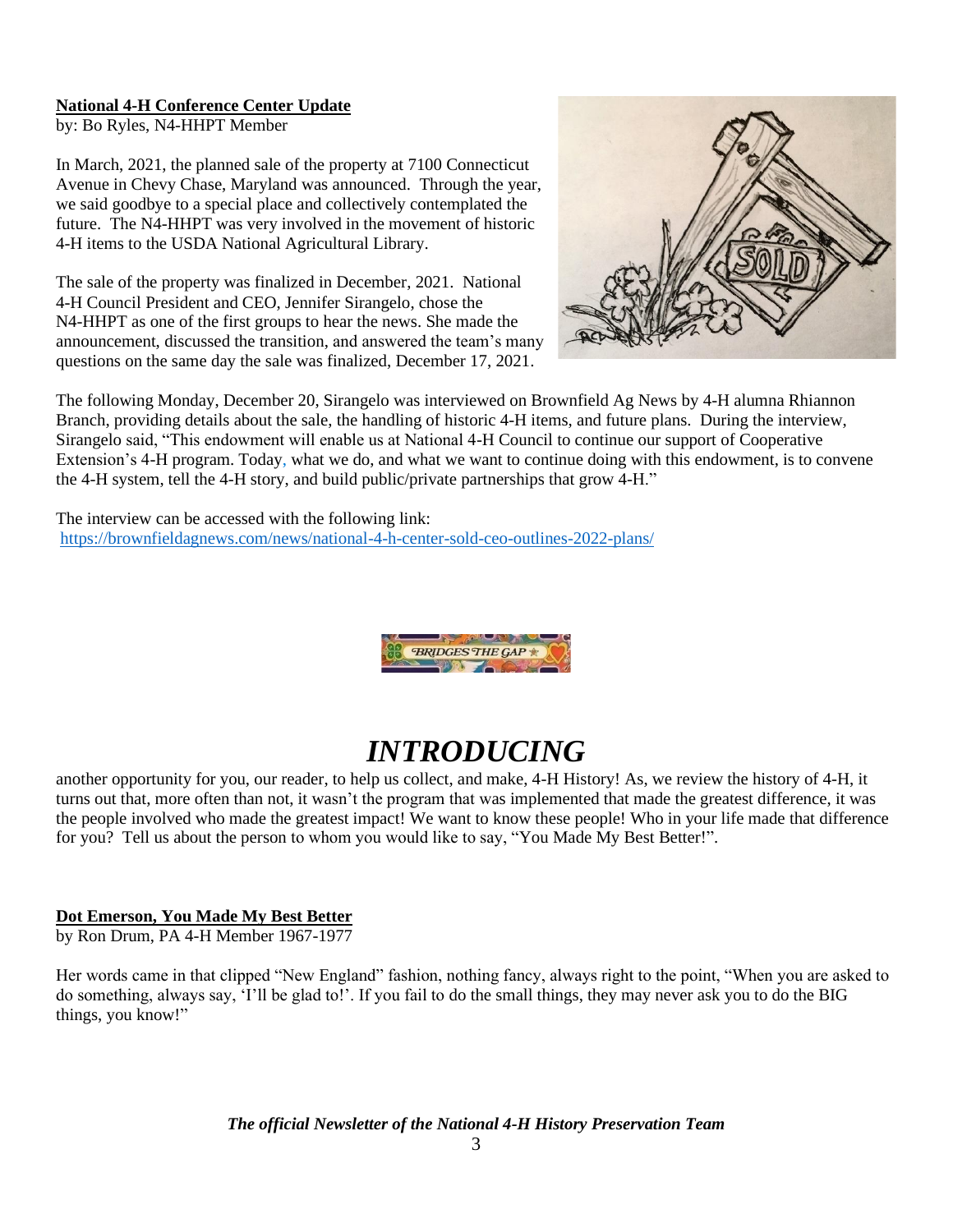

*Dorothy Emerson (July 30, 1893-January 24, 1990) is seen here celebrating her 90th birthday with National 4-H Council staff. One of her many sayings was "KISS: Keep it simple & sweet (or …simple, stupid" depending on the mood of her audience). It teaches a similar message as another of her sayings, "Talk Less, Say More". In the lower left we see the author applying KISS, but not quite in the manner the saying intended!*

What a joy it was to have Dorothy Emerson as my friend. It still is! We always called her "Dot", but one day in the 1980's I received a note in which she said the new National 4-H Council Program Assistants, "…are older now. They call me Dorothy." I met her for the first time one evening in 1967. Perhaps "met" isn't quite the right word. She had come to Luzerne County, PA to present her public speaking program during a county 4-H event. I think at that time she called it "Who!? ME!?"

During the program she asked for audience volunteers who'd each be given a task; portray Mr. Lincoln, describe their pet. That wasn't for 10-year-old me, no sir! I sat in the back and hid behind the kid in front of me. Twelve years later, now a National 4-H Council Program Assistant, I couldn't wait to get on stage with her, this time to help her implement her program, now called "You'll be Surprised". How she laughed when I told her that story years later.

Although I saw her laugh many times, she would always tell me she didn't know how to laugh. "Teach me how to laugh," she would plead as we took walks together through Chevy Chase behind the 4-H Center. One note she sent in 1985 said she had begun studying a philosophy called "A Course in Miracles". "This will be my last – the search of 91 years is over… I haven't learned to 'laugh' but am learning bit by bit not to hold grievances but to let go and forgive."

Dorothy loved stories, both to tell and to hear. One of her favorites was "The Angelus" by Eleanor H. Porter, but no matter what the story was, she always told it to teach the lesson: "Imagination and creativity is of utmost importance…!".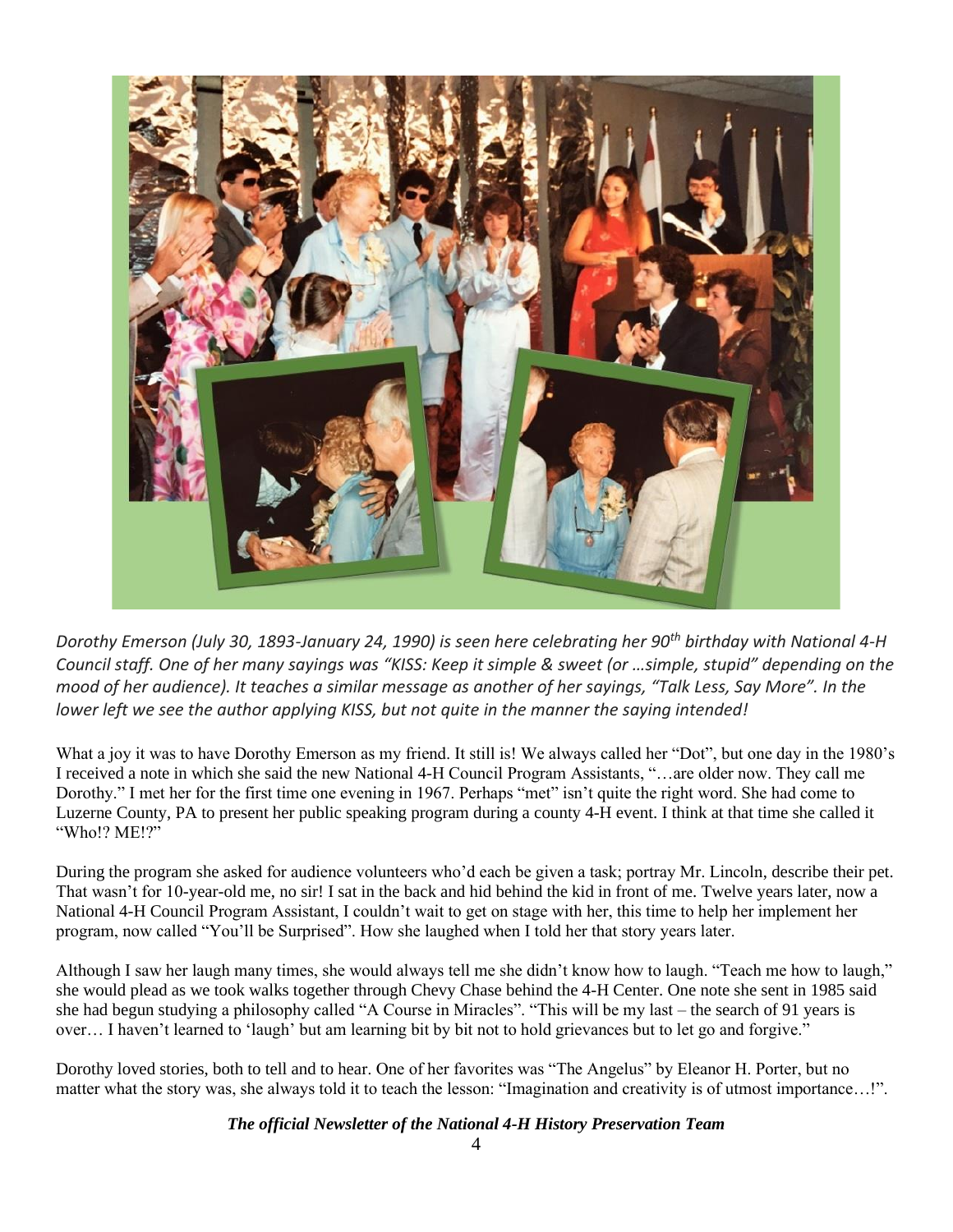She loved story "hearing" as well! I often witnessed her approach a surprised 14-year-old in the 4-H Center cafeteria and ask, "Do you have a Love Story?" Then her face would grow calm, her eyes would fill with interest, and she'd continue, "Tell me your Love Story".

Shortly after Phyllis and I were married, Dorothy asked us, "tell me your love story." Later, her thank-you note told us she enjoyed it "…as a collector of Love Stories in this age where there seem to be very few really true ones." Then she added, "I have had a very difficult life – alone but practically never lonely." "I am never alone!" she would tell her audiences. "I never had children of my own, but I have you. All of you are my children!"

I doubt anyone knows how many people ever heard Dorothy speak. I do know, however, that everyone who did, walked away as a better person. Certainly, that is true for me.



## **National Association of Extension 4-H Youth Development Professionals Conference Memories**

By Betty Gottler, NAE4-HYDP Archivist

The National Association of Extension 4-H Youth Development Professionals (NAE4-HYDP) has been holding educational conferences since that first luncheon in Chicago back in 1946! We certainly have grown in the 75 years since.

In an informal poll, members shared memories. From large in-person meetings to the Boise ID, 2020 totally virtual meeting, we all learned and shared. Perhaps you remember:

Secretary of Agriculture, **Thomas J. Vilsack**, transforming the 2013 Galaxy IV in Pittsburgh, PA, into a discussion on ways that Extension could promote economic recovery and development; Steven Covey, an American Educator; Karen Pittman, an American actress; and Sharon McCain, MO 4-H Alumnae and former Dallas Cowboy cheerleader, inspiring the audience.

We all remember the 4-Hers who enriched conferences with their talent and their words.

Who remembers Jim Davis doing pencil sketches of Garfield and Ode in 2004 in Oklahoma City? The focus of the talk was making changes to make a difference. The sketches were auctioned to support the 4-H program.

*4-H Stories from the Heart* was published in 2011, edited by Dan Tabler. Book proceeds supported the National 4-H Hall of Fame. The Marketing and Outreach Committee continued collecting stories and in November, 2021, NAE4-HYDP published Stories II, edited by Public Relations Chair, Pam Bloch. *[More 4-H Stories from the Heart](https://store.bookbaby.com/book/more-4-h-stories-from-the-heart)* is now available, with proceeds continuing to fund the N4-HHOF.

Celebrations bring good memories. Champagne toasts and association highlights for the 1971's 25th Anniversary in Atlantic City, NJ. Belt buckles and chocolate for the 40th Anniversary in Hershey PA in 1986. Gold, glitter, and **The County Agent** cutouts for the 50<sup>th</sup> Anniversary in Grand Rapids, MI in 1996. Indoor fireworks and wine toasts for the 4-H Centennial Celebration in Norfolk VA in 2002. Celebrating 75 years of professional development in Memphis TN in 2021 with quilts showcasing association presidents, conferences, and state associations. And The Peabody Ducks marching.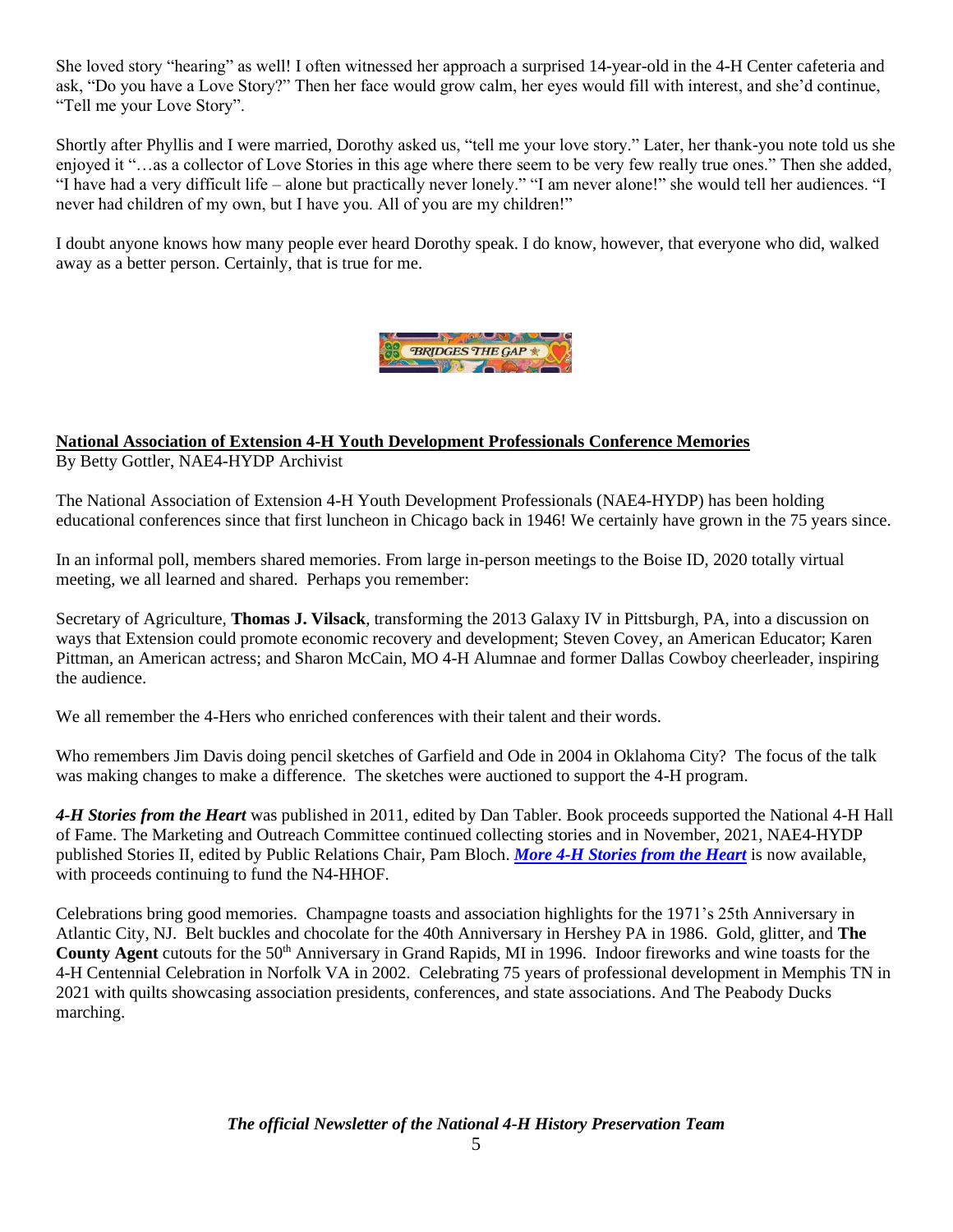

Can you remember these moments?

- **Example 18 Exercise** Equitarily Fort Worth TX in 1985.
- Dinner and dancing on the deck of the U.S.S. Alabama in Mobile in 1989.
- **<sup>88</sup>** The American Plan at Grossinger's Resort NY in 1976.
- **<sup>88</sup>** The elegance of The Greenbrier WV 1990 and 2019.
- Galaxy Conferences: 1997 in Cincinnati OH; 2003 in Salt Lake City UT; 2008 in Indianapolis IN; 2013 in Pittsburg PA.
- **Sharing with Extension colleagues.**
- <sup>8</sup> Touring Churchill Downs in Louisville KY in 1998 with the winner of the horse race being presented the roses by Tammera Beckham, NAE4-HA\* President.
- A train trip to the top of the mountains in Denver CO in 2000 interrupted with the railroad working on the track. Extra time to visit everyone on the train.
- *Clovers and Company* 4-H talent showcased in Atlanta, GA in 1978 and 2007*.* Jennifer Nettles, a *Company*  member in 1978, was showcased in 2007.
- **<sup>8</sup>** The "**Indy Car"** in the lobby in Indianapolis, IN in 2008.
- Louisiana/Texas hosting hospitality on **The Saints** football field in New Orleans, 2016.
- **<sup>88</sup>** The after-dinner dances until midnight in the 1970s and 1980s.
- Bus tours to the coast from Portland, OR in 1983 or in the fog from Rochester, NY 1994.

Each of us have hundreds of memories from throughout the 75 years of NAE4-HYDP Conferences. What are your memories?

\*NAE4-HYDP was previously known as National Association of Extension 4-H Agents.